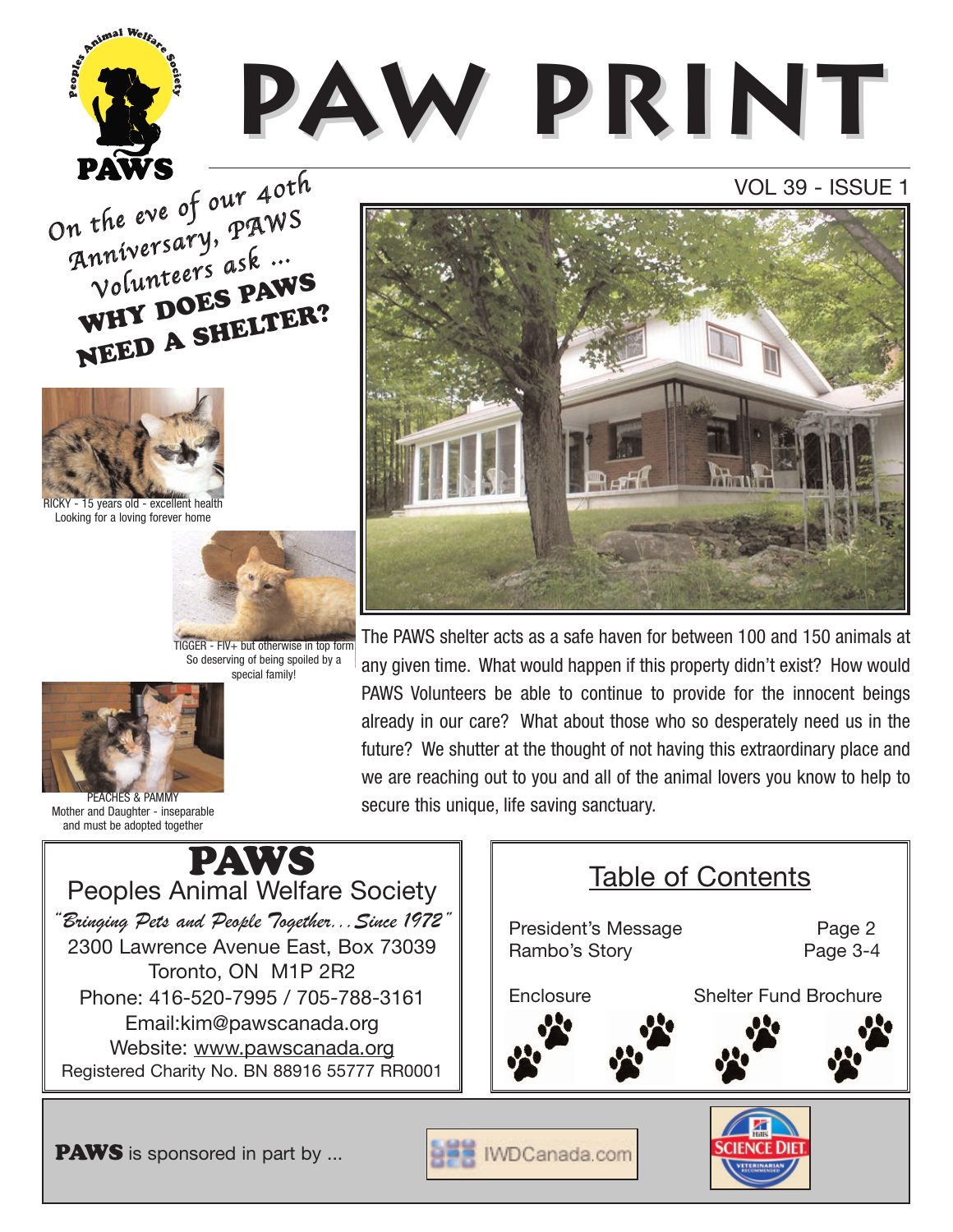# URGENT Message From The President

hank you for taking the time to read and enjoy this issue of PAW Print. **T**

I would like to take this opportunity to extend warm holiday greetings and best wishes to each and every recipient of this publication and to your families. The Gang at PAWS and I wish you the very best for 2012 and always. Be safe and enjoy!

It's been a while since our last issue of PAW Print. Much has transpired since our last edition. PAWS Volunteers are becoming increasingly concerned about the fate of our shelter and I ask that you bear with us as we make that the focus of our newsletter.

Without this one-of-a-kind safe-haven, there will not be a place for our rescues to live, to be warm, cherished, fed and for PAWS Volunteers to work diligently at finding them loving, forever homes. We also require an office and the space necessary to store our equipment, donated pet food (thank you Hill's!) and cat litter, items that make it possible for us to hold events – the list goes on.

Enclosed you will find a copy of a brochure that details the importance of your support at this time. Please be sure to read it in its entirety and give our request careful consideration.

2012 is a very crucial year for this worthy organization. PAWS has been providing care that is second to **NONE** since 1972, on a NO-KILL BASIS and without paid staff. How many other animal rescue organizations do you know that can attest to that? Few if any and we are confident that you will agree that securing our shelter is a TOP PRIORITY at this time.

Our goal is to raise a total of \$250,000 by March 31, 2012. Every single dollar counts! PLEASE give generously *today*. In addition to requesting your support, we are hopeful that you will network on our behalf by encouraging other animal lovers in your life to help PAWS in our time of need.

In a span of three weeks this past November (2011), FORTY THREE LIVES WERE SAVED from 2 high-kill shelters by PAWS Volunteers. All of these animals were 'marked' for euthanasia. All would have been destroyed had we not stepped in. Many were sick. More than half were not spayed or neutered. All are wonderful, deserving and innocent. ALL OF THESE WONDERFUL CREATURES DESERVE TO LIVE!!! This has been an expensive endeavor and one that has seen many challenges. As most of these facilities do not segregate their new arrivals, all end up sick with illnesses such as URV (Upper Respiratory Virus – cats) and Kennel Cough (dogs). Once these animals contract these illnesses it's even easier for the employees at these terrible places to justify the killings. THIS MUST STOP !!! Thousands upon thousands of animals are 'euthanized' through no fault of their own all across Canada each and every day. The statistics are staggering and devastating. Rescue people and organizations such as PAWS are scrambling constantly to save as many as we can. In the almost 20 years that I have been with PAWS I see things getting WORSE NOT BETTER. There is an epidemic of homeless/abandoned cats in Ontario. Thousands of our feline friends are living in deplorable conditions. They are lost, abandoned, stray, starving, freezing, DYING.

On September 30, 2011, I had the great pleasure of meeting Mr. Bill Bruce who is the Director at Calgary Animal Services. This man has inspired me greatly and I am pleased to announce that I will be visiting this state-of-the-art facility in Calgary later this month (at my own

expense). Bill has very kindly agreed to meet with PAWS Volunteers and I (coming in to his shelter on his holidays!) to give us a tour and to discuss the monumental changes that he has brought about. I strongly urge everyone to Google Bill in an effort to learn more about his accomplishments. I will also be sharing my findings with all of you in the near future. Bill has greatly reduced the rate of euthanasia in Calgary and is doing his utmost to encourage other cities and provinces (and others in the U.S. and abroad is my understanding). Due to space limitations herein I will leave you with the following quote but you have my word that we at PAWS are NOT just focused on OUR life saving work but on THE BIG PICTURE and changing the way things are for the greater good in Ontario and throughout Canada.

"We have to organize and become involved in well-coordinated action which will involve any means necessary to bring about complete elimination of the conditions that exist – it takes ACTION to get action" – Malcolm X

Did you know that Cuba has free spaying and neutering??? Yes. Apparently this is true. IS THERE ANY REASON WE CAN'T HAVE THIS IN ONTARIO? It's time – it's long overdue. ~~~~~~~~~~~~~~~~~~~~~~~~~~~~~~~~~~~~~~~~~~~

My friends, it's time for all of us to roll up our sleeves and get to work. We can't and won't stop until the job is done and we finally have a shelter that will remain forever for the animals who so desperately need us.

I have proposed previously that we are in search of 250 donors of \$1,000. As indicated above all donations are greatly appreciated (more than you will ever know!) and every single contribution counts. I would dare to suggest that a \$1,000 gift represents \$25 for each year PAWS has been in existence – 40 years. As you make plans for holiday giving why not give the gift of life?

We ask that you also please keep our ongoing veterinary expenses in mind and we thank you so much for caring.

WE ARE RUNNING OUT OF TIME! We need your help TODAY. Should we not have raised the monies necessary to secure this property by the end of March 2012 – the truth is, we have no idea where we will house these deserving beings. Surely there are enough people who care about PAWS to help make this happen ensuring this safe haven will remain FOREVER.

Pride in our past  $\sim$  faith in our future.





Kimberly Heys PAWS President

PAWS  $\sim$  all about the animals  $\sim$  since 1972

I would like to take this opportunity to THANK West Hill Animal Clinic, Beaches Animal Hospital, Pet Valu at The Donway West and Lawrence Avenue East and last but certainly not least Pet Valu at Lawrence Avenue East and Port Union Road all of whom helped with the above-noted FOURTY THREE rescues and all of whom continue to help. We couldn't have done it without you. Please be sure to drop into one of these two Pet Valu locations to see some of the cats/ kittens that PAWS has available for adoption.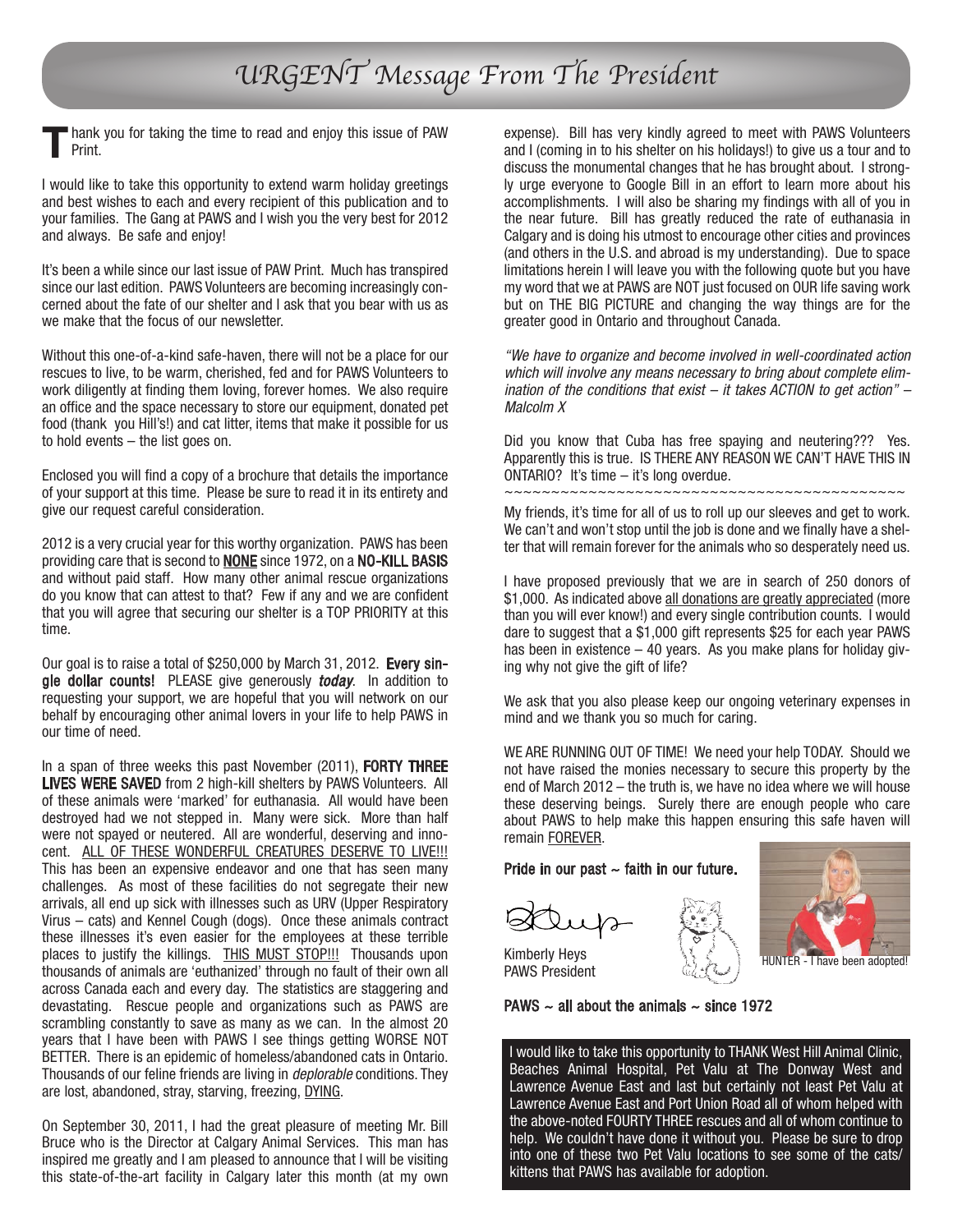# **Another example of why the PAWS safe haven MUST remain …**

#### **RAMBO**



For months I received calls from a man who lived in Toronto who said he had to 'get rid of' his cat. This cat was 'Rambo' who many PAWS followers are aware of. I will refer to his former guardian as 'John' (not his real name).

We tried and tried to help John to find a home for Rambo without having Rambo actually come to PAWS (we do this as often as we can with cats, dogs and other small animals).

One minute he wanted to part with his cat (whom he rescued in Cuba by the way and who he claimed to love for more than 4 years) the next minute he had changed his mind. He and his wife had a new baby on the way and John's wife insisted that she did not want a cat around her newborn (sadly this is a regular occurrence in life and in animal rescue).

There is a long story here but the long and short of it is that John called PAWS President, Kim one day in April of 2008 and said that Rambo's time was up. If we would not accept Rambo into our care at PAWS he would be euthanized the very next day.

This was Easter Sunday 2008 and PAWS President, Kim had just been released from hospital that morning due to ongoing back pain. In spite of this, she accepted John's call and absolutely gave the ok to bring Rambo to Huntsville.

John arrived with Rambo in his crate at around 11:00 p.m. that evening. He had tears in his eyes and Rambo was terribly distraught. John made a promise not only verbally but in writing to continue to support Rambo. This promise was not kept.

Rambo strongly disliked the other animals, was hissing and growling, it was a most difficult time for he and for PAWS Volunteers. In no time a wonderful woman from Scarborough decided she wanted to adopt Rambo. PAWS Volunteers delivered him right away. It was love at first sight … but in no time Rambo fell terribly ill. He was diagnosed with diabetes. He could have died. We have no way of knowing whether or not John knew about the diabetes. Rambo was returned to PAWS as he was so gravely ill. Funding was tight with PAWS at that time so a caring PAWS Volunteer (the late Hella Heys who was one of our main caregivers and who is missed more than words can say) put Rambo's expenses on her credit card. More than \$6,000 was spent over time … it was one heck of a rocky road.



PAWS Volunteers (from left to right): Margaret, Linda, Marilyn and Kim working diligently at The All About Pets Show in April of 2011 – yes, this is this special boy his special new family

Thankfully, Rambo got back on his feet and his diabetes was finally managed. This is a huge commitment under normal circumstances but in an animal shelter it is even more difficult to manage an ani-<br>Rambo – another of the efforts that were made to find mal with diabetes as it's tough to be in a routine as there are often emergencies and chaos due to the number of animals in our care.

Soon it was clear that Rambo needed his own space so he was provided with his own room. It was essential that PAWS Volunteers monitor his intake of food in order to administer his insulin twice daily. Soon Rambi (his nickname from his former guardian) was thriving. In no time the other cats at PAWS realized that Rambo was being given wet food twice each day. This was exciting to them and Rambo began to have visitors in 'his' room. Before long he allowed other cats to enter his 'territory' and he became best friends with 'Peanut' – an adorable female orange tabby who remained after her three siblings were adopted. They ate together, cuddled, groomed one another – it was a match made in heaven.

We tried and tried to find Rambo a home to no avail. No one would accept the responsibility of a diabetic cat. Let's face it, PAWS Volunteers know all to well that finding a friendly, healthy animal a home is hard enough (due to the overpopulation problem!) never mind trying to find a cat with 'special needs' his or her forever home. So Rambo and Peanut remained with PAWS.

All the while calls were placed – messages left, e-mails and letters were sent to John who decided not to get back to us. The last time PAWS President, Kim managed to reach this 'gentleman' (by blocking the call!) he made it clear that Rambo was, in his words, "OUT OF SIGHT – OUT OF MIND". To say that we were disgusted was an understatement!!! Lest we forget John's commitment that he would support Rambo financially and that was apparently before anyone knew our boy was diabetic!



RAMBO AND PAWS VOLUNTEER, MARILYN Note how different the PAWS safe haven is from other "shelters"? Rambo was never caged or at risk of being euthanized. He was always loved and respected.